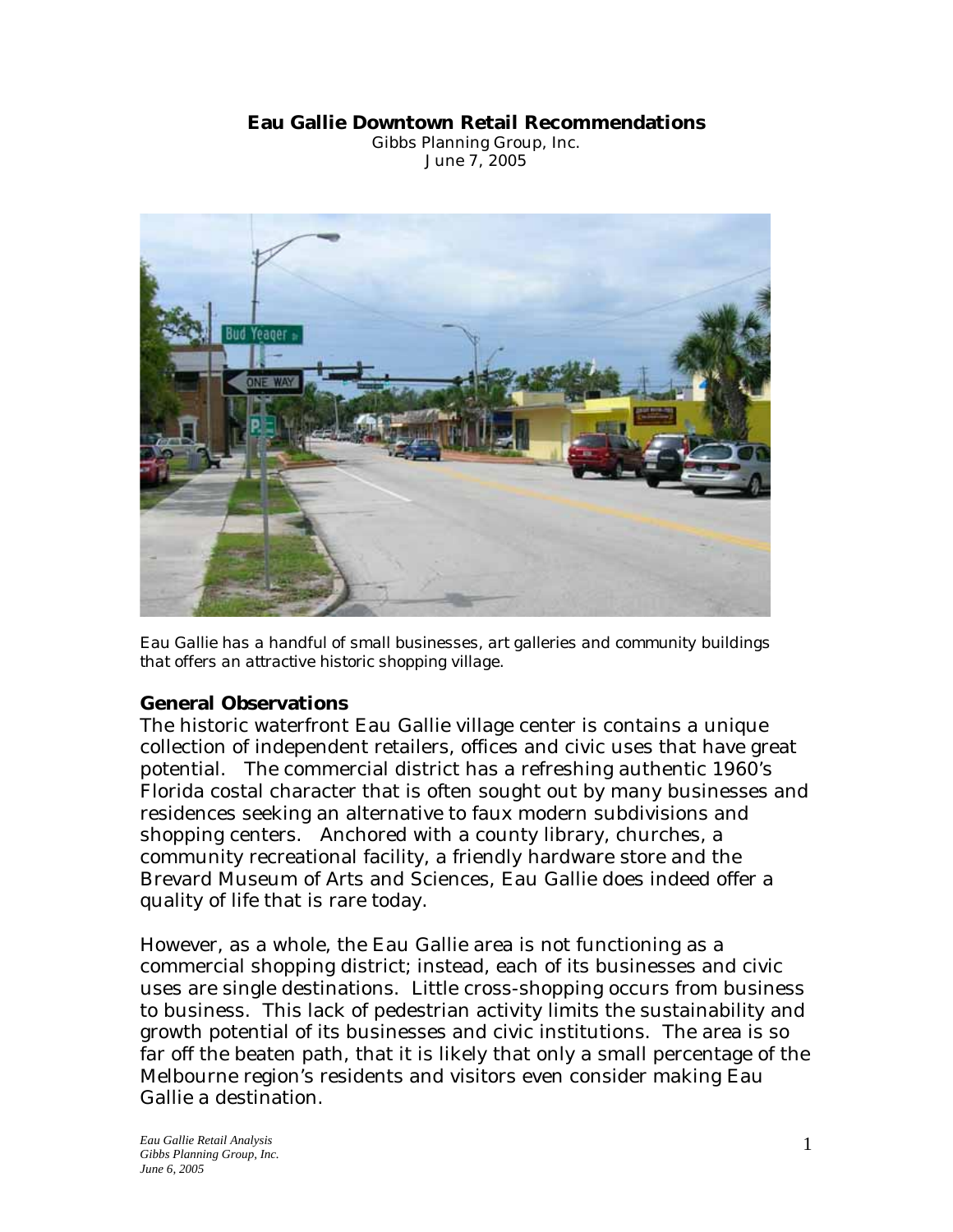Given central Florida's future development, and the attraction of Eau Gallie's waterfront location, it is likely that the area will experience a significant amount of development during the next five-ten years. A new proposed park and a soon to open restaurant represent positive movement towards the commercial area's economic growth.



*Eau Gallie-Melbourne is located within 150 miles Jacksonville, Miami and the Bahamas, and is a popular sailing destination for boaters.* 

### **Purpose and Limits of Study**

GPG was commissioned by the State of Florida Department of Community Affairs to conduct a general analysis of the historic Eau Gallie commercial district. The purpose of GPG's observations and recommendations is to increase commerce and retail sales in the downtown. During this analysis, GPG visited the general entire Eau Gallie region on June 2-3, 2005 touring many of its shopping centers and the Beachside commercial districts. During this analysis, GPG also met with several city staff and small business owners to gain insight into the local demographics, market preferences and their suggestions for the study area.

The findings of this study are only based upon GPG's two day visit and brief interviews with the public and local stakeholders. These interviews and information received has not been independently verified. This report's observations and recommendations should not be the sole basis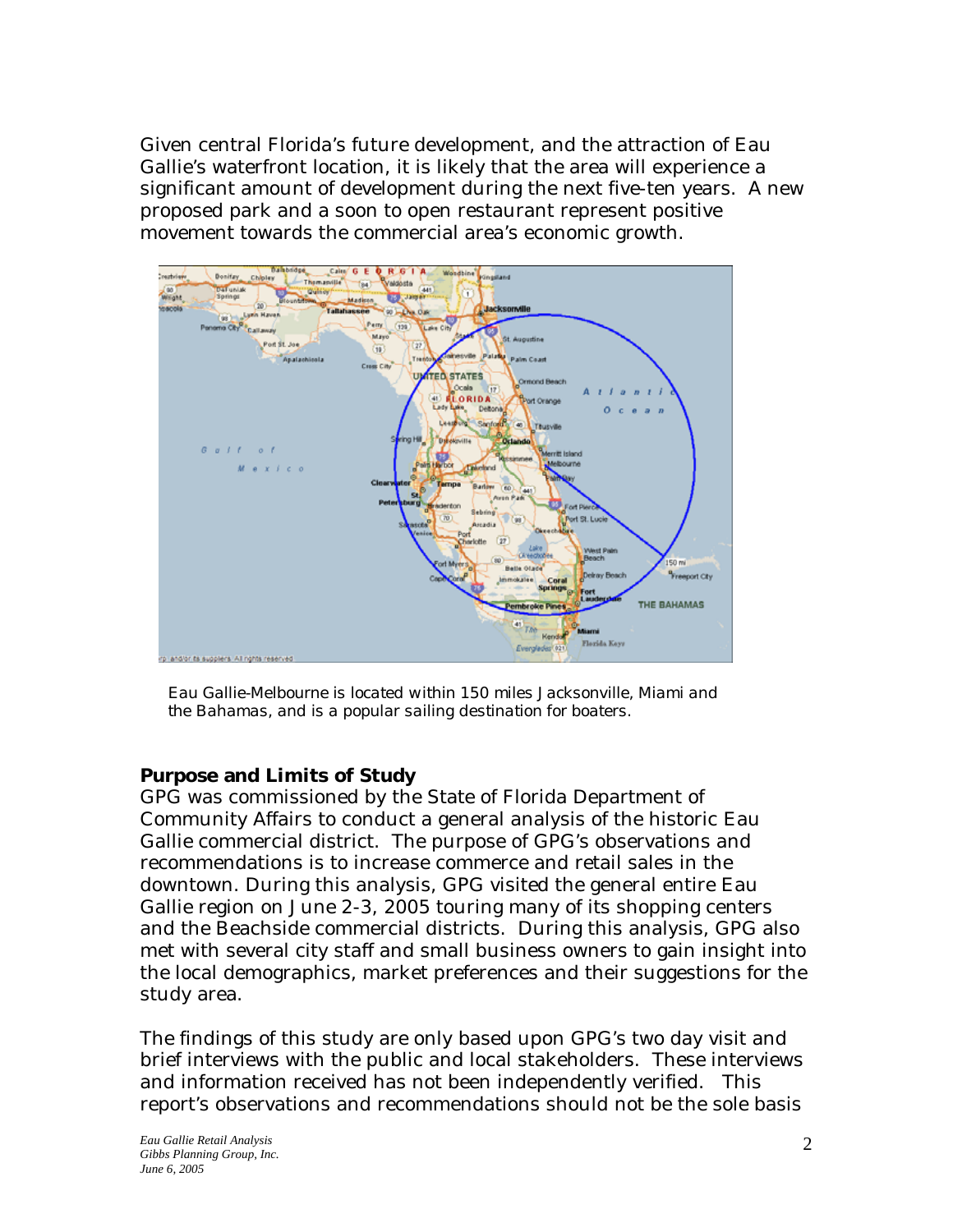of any master planning, design, land purchases, capital improvements, leasing, financing or development.



*The Eau Gallie primary trade area varies for each business, but on average extends approximately 3-4 miles.*

# **Market Observations**

The greater Eau Gallie region's demographics are representative of the low to middle American market, with average household incomes ranging from \$25,100. – \$49,600. per year. Significantly higher incomes ranging from \$58,500. - \$87,000. per year are located within four miles to the north and to the east along the Beach Island area. The greater Melbourne Eau Gallie market is generally underserved with retail options, resulting in more frequent trips to Orlando's many shopping centers.

Melbourne does have a large multi-screen cinema, numerous discount department stores and fast food restaurants. In addition, downtown Melbourne has a successful emerging restaurant and specialty retail district that has received national reorganization as a *"Cool City*", by Richard Florida.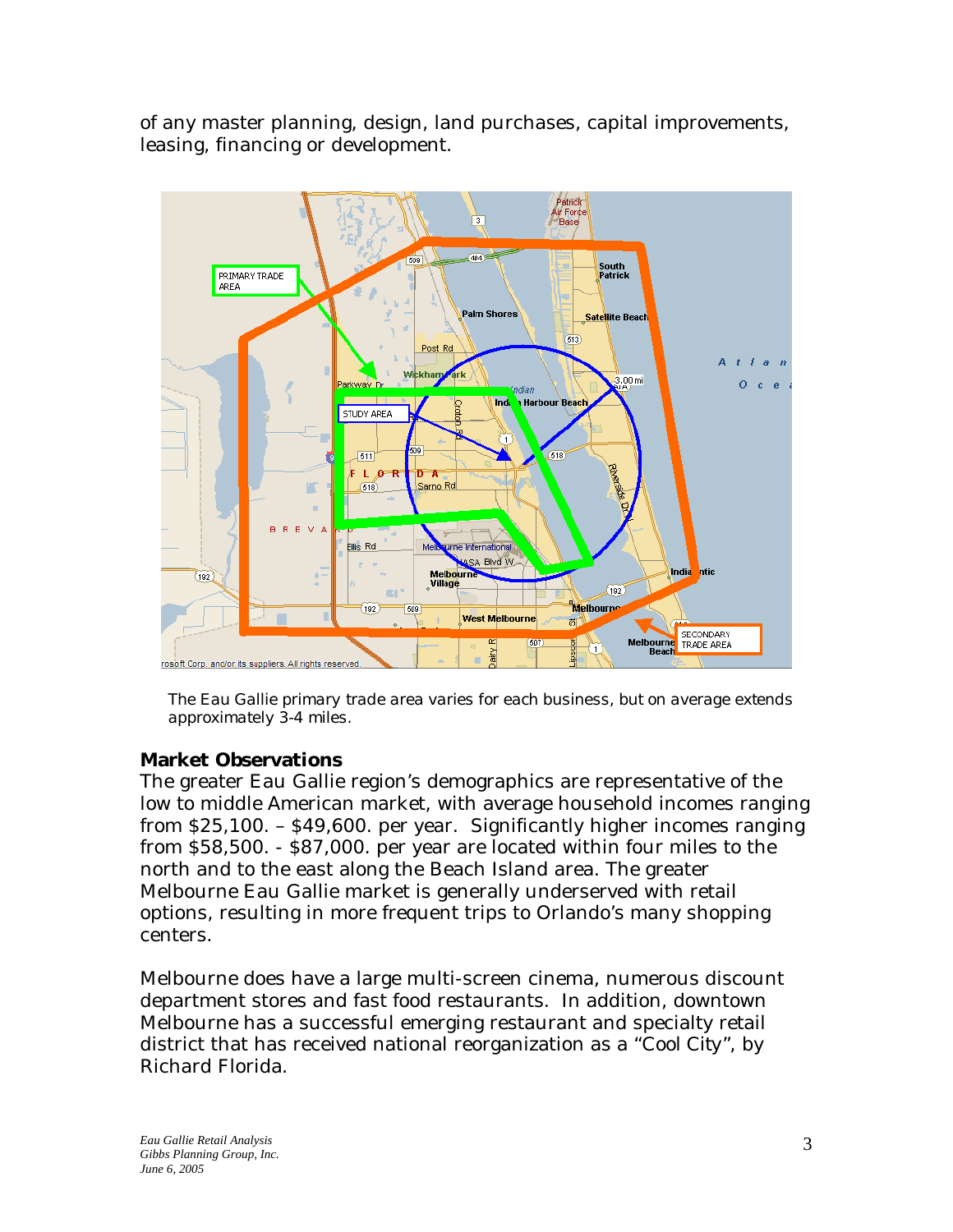

*Eau Gallie has an emerging collection of small retailers and art galleries, as well as numerous established neighborhood businesses.* 

### **Merchandise Mix**

During its peak in the late 1950's and early 1960's, Eau Gallie was an independent city and its commercial district met the basic needs of its surrounding neighborhoods with grocery stores and local services. The commercial district suffered a steady decline in the mid 1960's after a "modern" shopping center opened, taking with it many of Eau Gallie businesses.

During the past ten years the Eau Gallie has experience a small, but steady rebuilding effort that included the opening of the Arts and Science museum and several new businesses. Presently, the area's retailers include: an art supply store, several second hand-resale shops, a florist and a busy hardware store. Recently a new candy store and doctor have opened along Highland Street.

### *Recommendations:*

- *As much as possible, the Eau Gallie should attempt to both retain its existing unique retail mix, while attracting new businesses that service the local neighborhoods.*
- *Because of its small size and historic nature, Eau Gallie should attempt to focus on one primary business theme such as an arts village or quality neighborhood goods and services.*
- *The area should avoid directly competing with downtown Melbourne as a major restaurant destination with a large collection of leading restaurants. Instead, focus on smaller cafes, coffee shops, bakeries*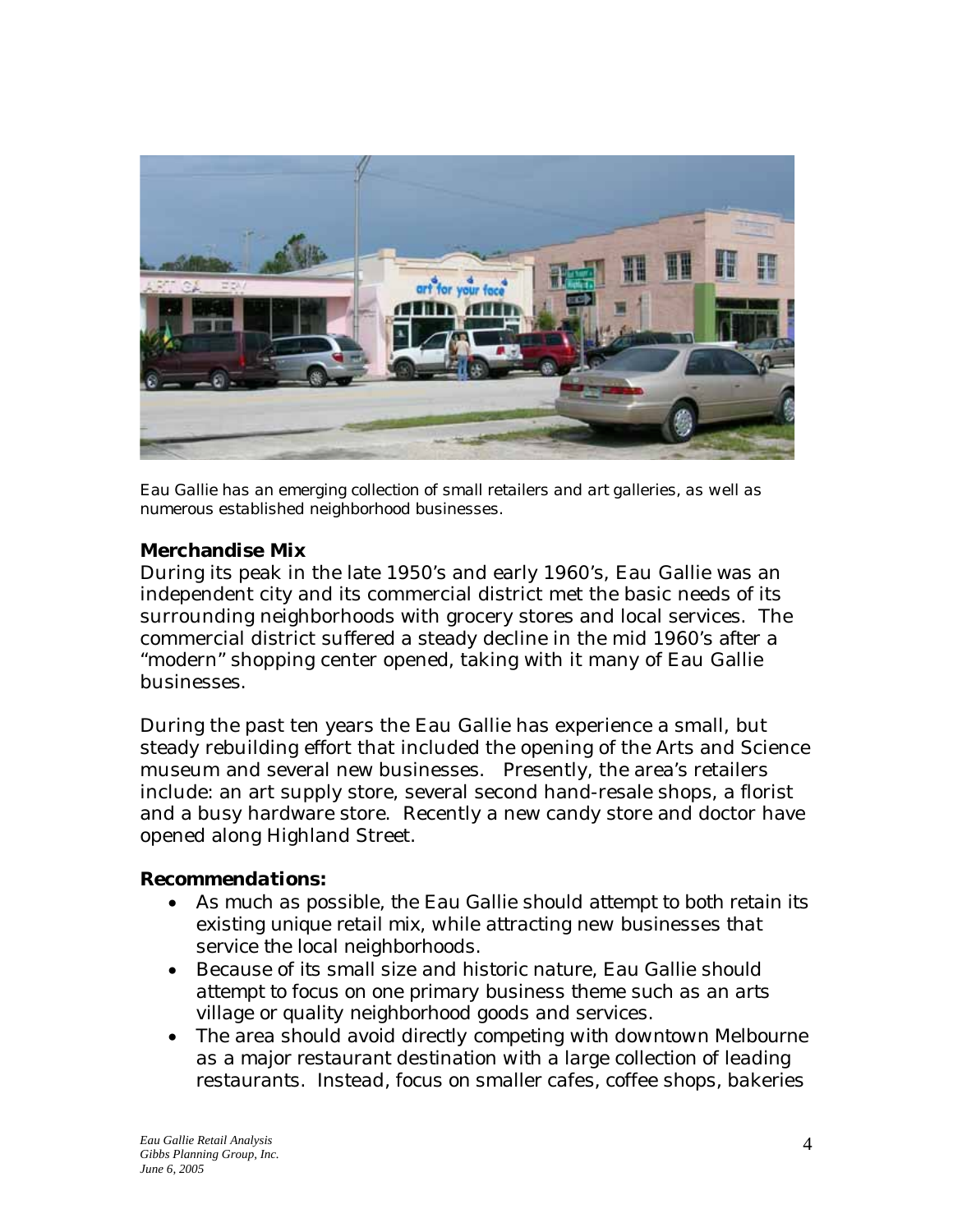*and a few full service restaurants that complement the artist or neighborhood theme.* 



*A green grocery such as Whole Foods or Trader Joes will complement the Eau Gallie retail mix and help to promote additional residential development and renovation in the downtown area.* 

## *Recommendations (Cont.):*

- *There should be special emphasis in attracting quality neighborhood goods and services including a green grocery such as Whole Foods or Trader Joes; pharmacy; a bakery or bread store; coffee shop; and gourmet carry-out foods. These neighborhood services will help to reinforce and support new housing construction and renovation in the downtown.*
- *Restaurants should be encouraged to take advantage of Eau Gallie's Street's waterfront views and Highland Street.*
- *Limit the amount of professional office along Highland Street to less than 20% of the total frontage.*

# **Vehicular Circulation**

The Eau Gallie commercial area is aligned along two streets, each with different vehicular circulation problems. Highland Street's traffic although calm, is too light for most businesses demands. Eau Gallie Boulevard (west bound) offers needed traffic volumes, but at too high of speeds to allow for comfortable pedestrian movement and easy impulse visits by passing motorists. In addition, the waterfront Pineapple Street also has high traffic volumes and speeds that limit pedestrian movement between the library, Conchey Joe's restaurant and the balance of the Highland retailers.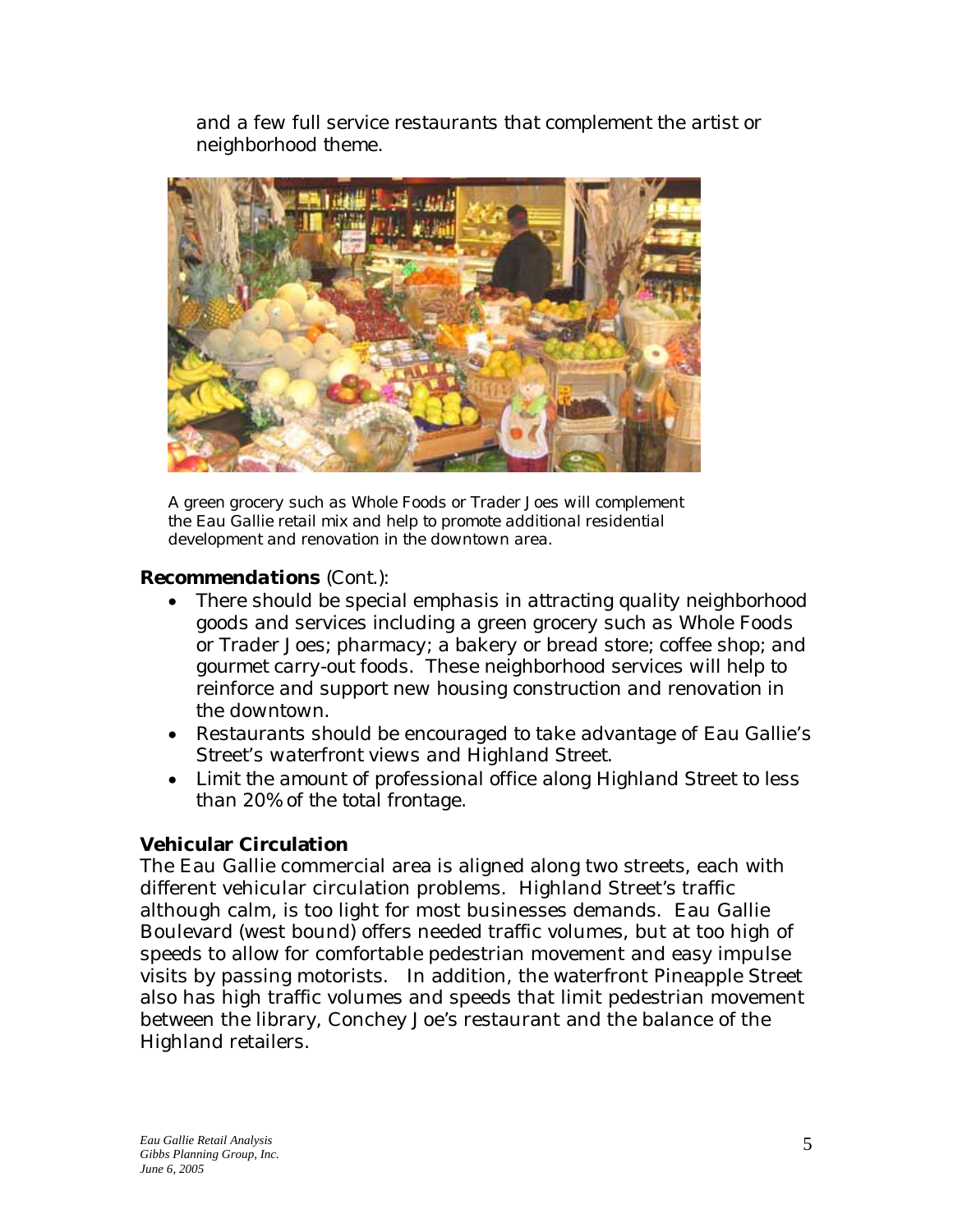

#### *Recommendations:*

- *Implement traffic calming measures along Eau Gallie Boulevard West and along Pineapple Street.*
- *Maintain on-street parking along Eau Gallie Boulevard.*

### **Streetscape & Signage**

Eau Gallie's streetscape appears to still be in its original pre-war vintage. Most sidewalks are poorly maintained concrete, with little or no street tree plantings. Site furnishing are generally lacking, or in a tattered state of repair. The pedestrian and walk lighting is modern silver 25-30' tall highway lighting with exposed wires strung pole to pole. These light standards, although efficient, do not reinforce the area's historic nature and create an unattractive atmosphere for dining and shopping. Street signs are the standard green and white reflective specification.

The town has recently purchased land along Highland Street to build a new park, that is slated to start construction this fall. The sidewalks along Highland and Eau Gallie Boulevard West are generally too narrow to accommodate outside café seating.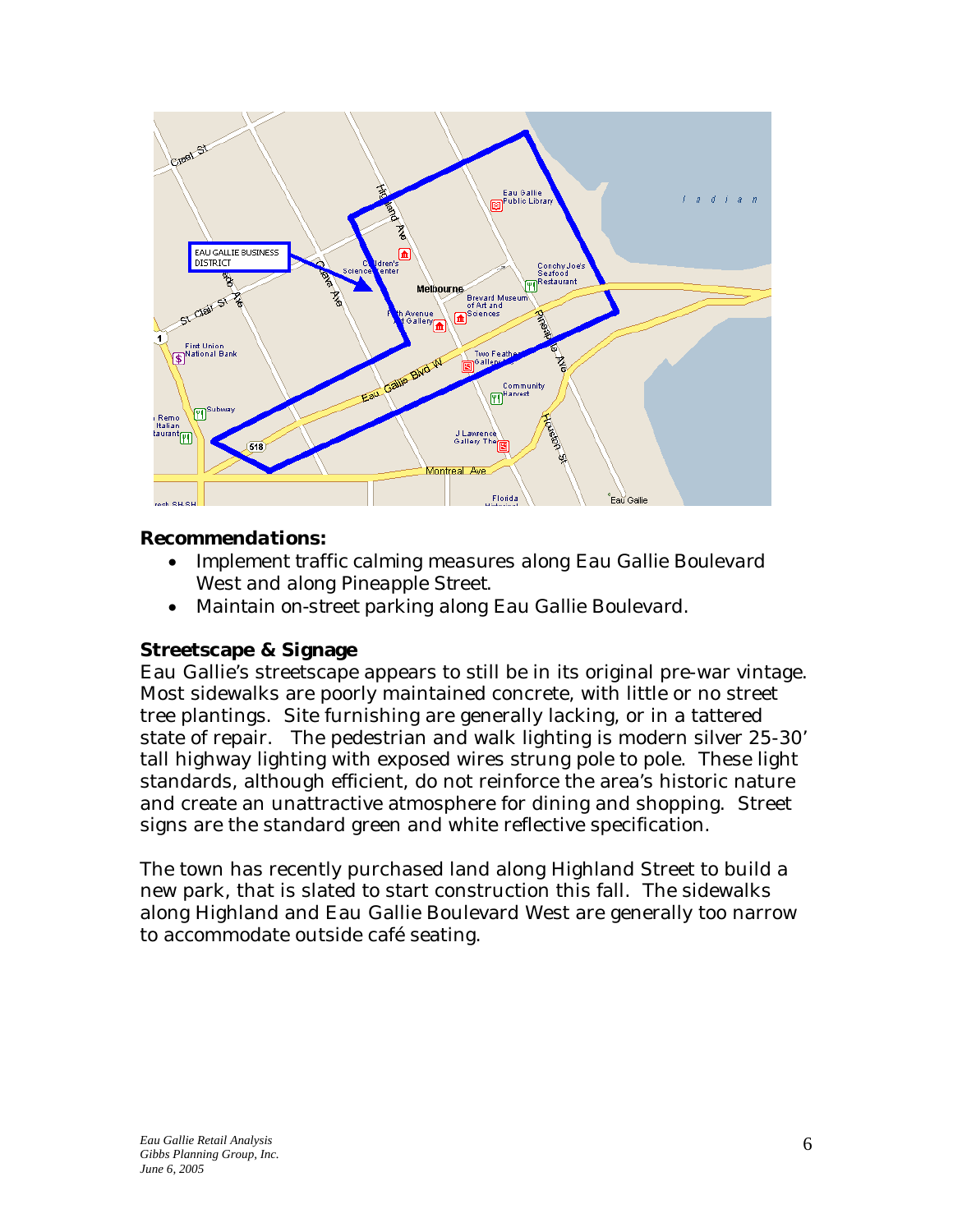

*The commercial district's sidewalks, lighting, landscaping and street furniture are dated and does not reflect the quality of its businesses.* 

#### *Recommendations:*

- *Repair existing damaged sidewalks, match present materials and standards.*
- *Replace existing benches, trash containers and signage as appropriate for the historical period of the district.*
- *Install street trees, landscaping, large planters and flowers along all primary streets.*
- *Install updated "You are Here" business directory to locate all retailers and restaurants in the Highland Street area.*
- *Work with FDOT to have "Historic Downtown" signs installed along I-95.*
- *Proceed with the construction of the new town square, including the new Rotary pavilion. As much as possible, design the square and pavilion to the highest standards, and to reinforce Eau Gallie's unique historic character.*
- *Special care should be taken to ensure that the new park has good lighting and has open sight lines from surrounding streets to maintain security.*
- *Widen existing sidewalks as much as possible, continue using concrete as the primary walk material.*
- *Install pedestrian scaled lighting.*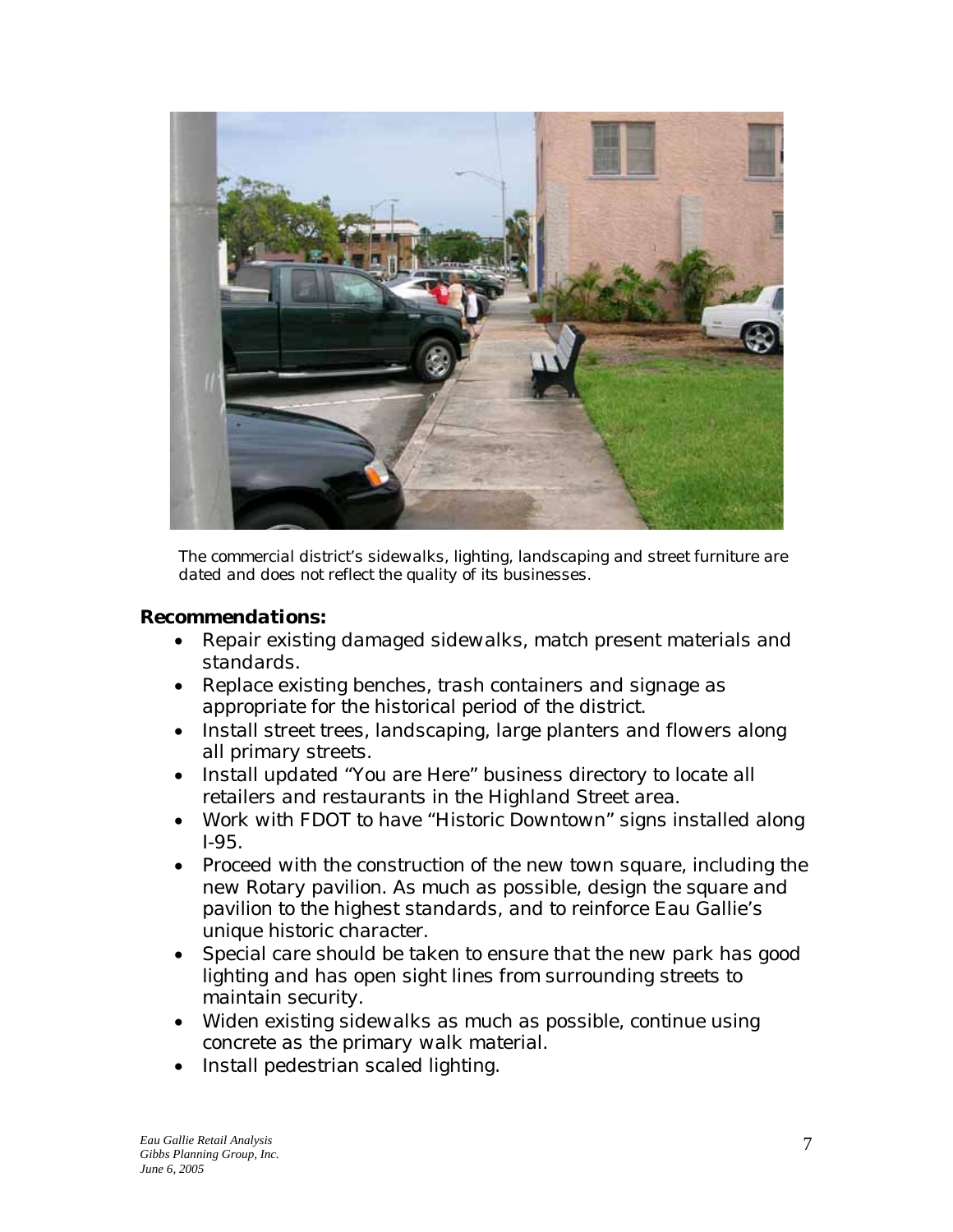- *Install major identity signage along U.S. 1, and both segments of the Eau Gallie Boulevard to announce the commercial district's location.*
- *Improve pedestrian linkages between the Library and the surrounding business district.*



*Although the County Library is a major anchor for the Eau Gallie shopping district, existing linkages and views to adjacent buildings are cut-off, limiting cross pedestrian movement and shopping. Photo on the left is a view from the library looking south towards Conchy Joe's Restaurant. Photo on the right is a view from the Library's entry looking west towards the Brevard Museum of Arts and Sciences primary entry.* 

# **Parking**

Parking is one of the most critical issues facing any shopping district. People do not need to shop, and when parking is difficult, most potential shoppers will avoid the visit, often never returning. The parking problem is typically compounded in urban locations because of the multi-uses and tight space. In addition, the parking problem is often made worst by employees and business owners occupying the prime spots.

In contrast, these same shoppers will demand parking directly in front of a convenience store such as a video store or carry-out food. Should such a space not be available, the typical shopper will believe that the parking is problematic and not convenient. As a result, shoppers will tend to avoid the center for shopping in the future.

Many of neighborhood shoppers prefer to run in and out of specific retailers and are unwilling to park in remote lots. This double standard held by American consumers is not necessarily fair to the small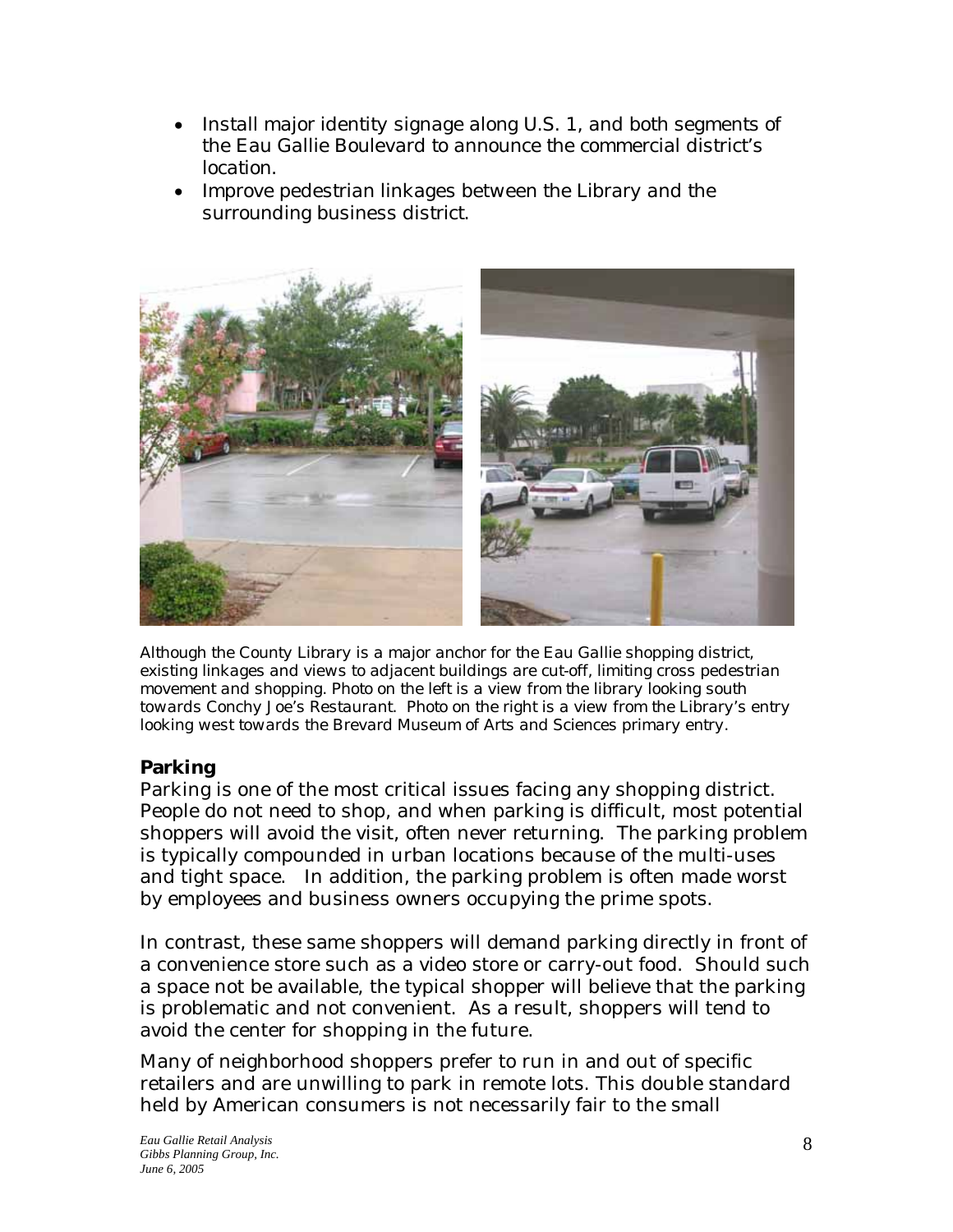downtown merchant, but the behavior is a reality that must be addressed. The unwillingness to park in remote lots or underground decks could put many of the smaller neighborhood shops at risk. A grocery store or anchor type tenant's shopper will often use garages, because of the longer duration of their visit.

Shoppers have different parking expectations for destination businesses than they do neighborhood and convenience type of shops. When visiting restaurants, fashion and home furnishings, shoppers tend to make multiple store visits, often totaling more than an hour. In exchange for the greater variety of stores and merchandise offered in a destination type center, shoppers are willing to park further away from storefronts than they would be in a neighborhood center. Destination visitors will also perceive parking to be more convenient (and closer), if they can see the store entry from their parking stall, even if its hundreds of feet away.

The Eau Gallie commercial district appears to have plenty of parking for its existing size, plus for a limited amount of expansion. Most shoppers utilize the existing on-street parking spaces. Overflow and employee parking is available in the Civic Center surface lot, located along Highland Street. However, as the downtown continues to grow, a parking shortage will likely emerge and cause the expansion to stall. At least one business owner interviewed stated that they would like to significantly increase the size of their store, if they could find more parking and room to expand.

### *Recommendations:*

- *Begin planning for new off-street public parking lots in the core Eau Gallie downtown area to accommodate future growth and development.*
- *Reduce the existing residential on-site parking requirements for residential from the existing 2 stalls per unit to 1 stall per unit or less.*
- *Reduce the onsite residential parking requirement from 2 cars per unit to 1 car per unit, minimum.*
- *Consider replacing the existing diagonal parking along the west side of Highland Street with parallel parking, to allow for a 10' wider sidewalk. This widened walk will encourage shaded afternoon outside dining.*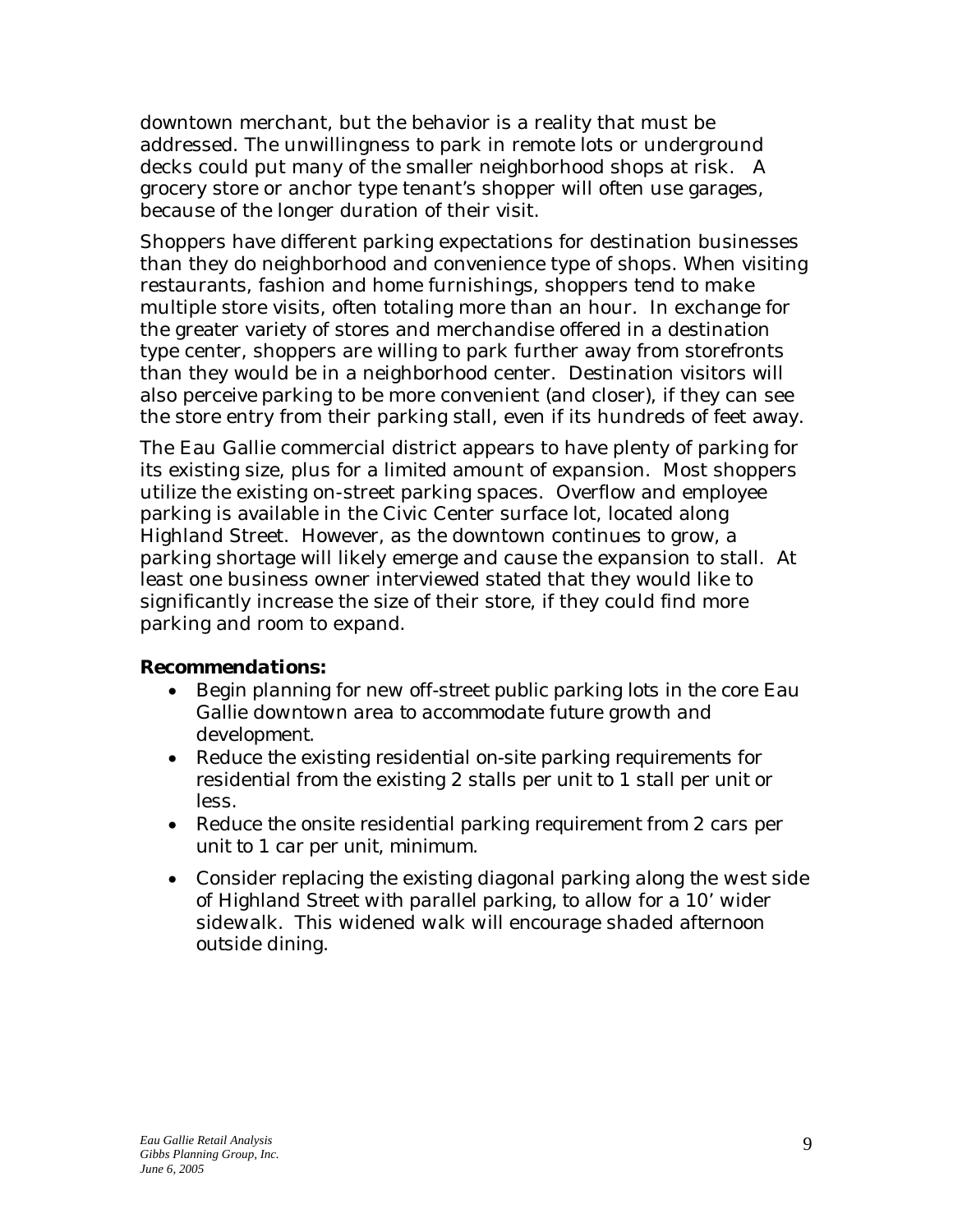

*Eau Gallie's commercial buildings cover a wide range of historical periods.* 

## **Building Facades:**

The Eau Gallie area has a variety of pre and post war buildings that combine to create a unique urban shopping district. Such buildings are not only interesting, but help to make the commercial district unique and therefore, competitive with modern shopping malls and future lifestyle centers.

### *Recommendations:*

- *Implement a color painting program to reinforce each buildings historical period.*
- *Implement a strict historic preservation guidelines and codes to preserve important historic structures.*
- *Establish incentive based historic design guidelines for new development in the downtown.*
- *Require store fronts along downtown streets with a minimum of 70% clear glass and retail frontages.*
- *Promote infill of new construction to help link the shopping district's businesses and to encourage cross-shopping.*

### **Long Range Planning:**

The Eau Gallie commercial district will be facing significant development pressures in the near future. Unchecked, this new development could cause the area to both loose its present charm and even damage many of its commercial viability. Basic infrastructure improvements such as parking, streetscape and a master plan should be implemented to ensure that the new growth occurs in a deliberate and desirable sequence.